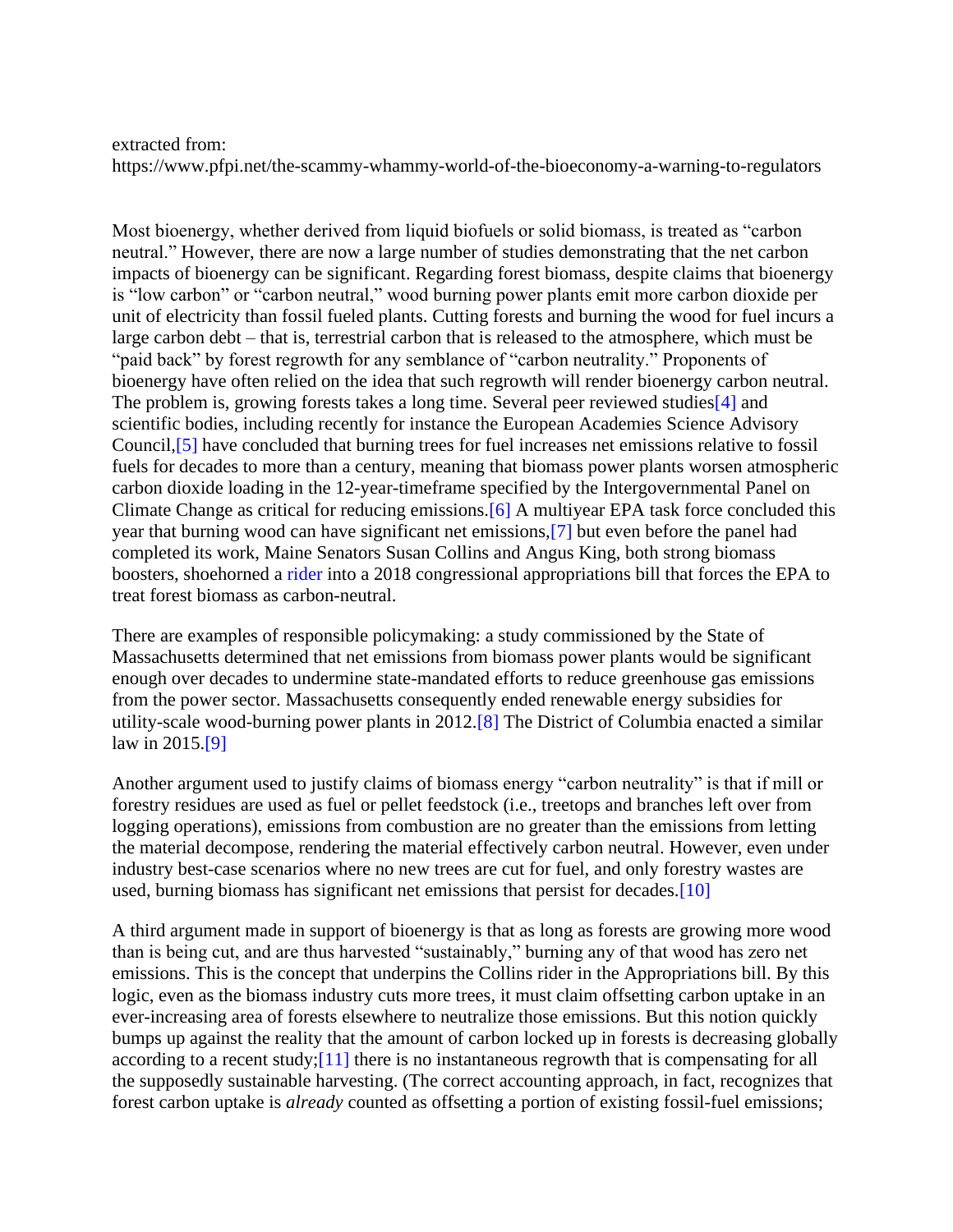the biomass industry's claim seeks to double-count that benefit.)

**4)** Searchinger, T., et al. 2009. Fixing a critical climate accounting error. Science 326: 527-528 (demonstrating the theoretical impossibility for biopower emissions to be carbon neutral where forests are cut for fuel.

Walker, T., et al. Massachusetts Biomass Sustainability and Carbon Policy Study: Report to the Commonwealth of Massachusetts Department of Energy. Manomet Center for Conservation Sciences. 2010.

Colnes, A., et al. 2012. Biomass supply and carbon accounting for Southeastern Forests. Biomass Energy Resource Center, Montpelier, VT (concluding that even under seemingly favorable conditions at fast-growing pine plantations, it would take 30–50 years for biopower emissions to be drawn down to a level comparable to net emissions from fossil fuels).

Mitchell, S., et al. 2012. Carbon debt and carbon sequestration parity in forest bioenergy production. GCB Bioenergy (2012) doi:10.1111/j.1757-1707.2012.01173.x. (determining 24 that under a wide variety of land use histories and harvesting regimes in the United States, forests store more carbon than using them for energy "saves.").

McKechnie, J. et al. 2011. Forest bioenergy or forest carbon? Assessing trade-offs in greenhouse gas mitigation with wood-based fuels. Environmental Science and Technology, 45: 789-795. (for all scenarios compared, biopower from forest wood reduced forest carbon and increased atmospheric CO2 emissions).)

5)

[https://easac.eu/fileadmin/PDF\\_s/reports\\_statements/Carbon\\_Neutrality/EASAC\\_commentary\\_o](https://easac.eu/fileadmin/PDF_s/reports_statements/Carbon_Neutrality/EASAC_commentary_on_Carbon_Neutrality_15_June_2018.pdf) [n\\_Carbon\\_Neutrality\\_15\\_June\\_2018.pdf](https://easac.eu/fileadmin/PDF_s/reports_statements/Carbon_Neutrality/EASAC_commentary_on_Carbon_Neutrality_15_June_2018.pdf) (visited Oct. 21, 2019).)

## 6) (IPCC ref)

**7)** U.S. Environmental Protection Agency. Science Advisory Board Review of Framework for Assessing Biogenic CO2 Emissions from Stationary Sources (March 5, 2019). At [https://yosemite.epa.gov/sab/sabproduct.nsf/0/B86C81BACFAF9735852583B4005B3318/\\$File/](https://yosemite.epa.gov/sab/sabproduct.nsf/0/B86C81BACFAF9735852583B4005B3318/$File/EPA-SAB-19-002+.pdf) [EPA-SAB-19-002+.pdf](https://yosemite.epa.gov/sab/sabproduct.nsf/0/B86C81BACFAF9735852583B4005B3318/$File/EPA-SAB-19-002+.pdf) (visited Oct. 21, 2019).)

## **8)9)**

**10)** Domke, G. M., et al (2012). "Carbon emissions associated with the procurement and utilization of forest harvest residues for energy, northern Minnesota, USA." Biomass and Bioenergy 36: 141-150;

Laganière, J., et al (2017). "Range and uncertainties in estimating delays in greenhouse gas mitigation potential of forest bioenergy sourced from Canadian forests." GCB Bioenergy 9(2): 358-369;